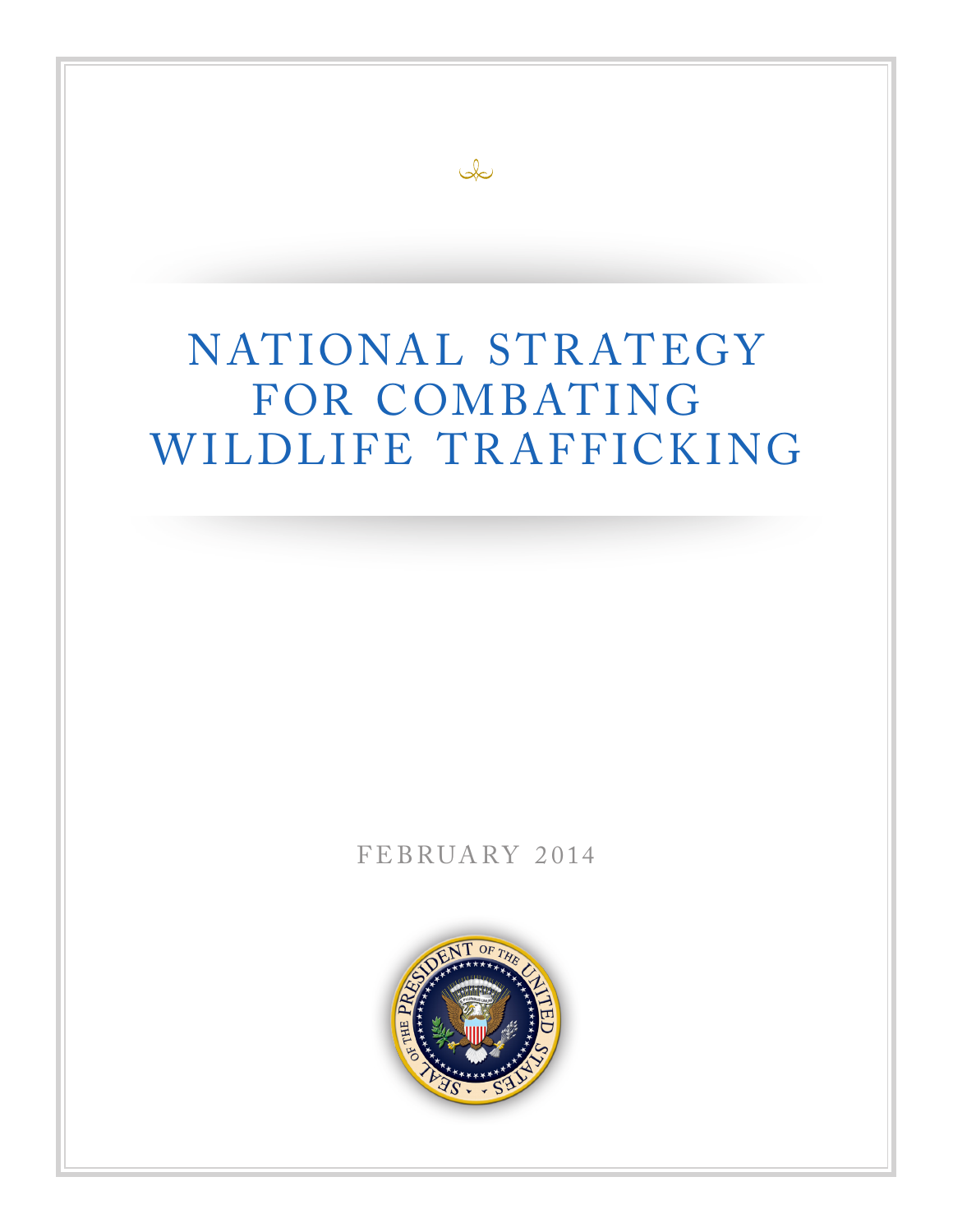

THE WHITE HOUSE WASHINGTON

February 11, 2014

Like other forms of illicit trade, wildlife trafficking undermines security across nations. Well-armed, well-equipped, and well-organized networks of criminals and corrupt officials exploit porous borders and weak institutions to profit from trading in poached wildlife. Record high demand for wildlife products, coupled with inadequate preventative measures and weak institutions has resulted in an explosion of illicit trade in wildlife in recent years.

That trade is decimating iconic animal populations. Today, because of the actions of poachers, species like elephants and rhinoceroses face the risk of significant decline or even extinction. But it does not have to be that way. We can take action to stop these illicit networks and ensure that our children have the chance to grow up in a world with and experience for themselves the wildlife we know and love.

Addressing these challenges requires a U.S. strategy that is proactive, recognizes immediate imperatives, and balances our strengths and expertise to address challenges comprehensively over the long term. This is a global challenge requiring global solutions. So we will work with foreign governments, international organizations, nongovernmental organizations, and the private sector to maximize our impacts together. Our efforts will aim to strengthen enforcement, reduce demand, and increase cooperation to address these challenges.

The entire world has a stake in protecting the world's iconic animals, and the United States is strongly committed to meeting its obligation to help preserve the Earth's natural beauty for future generations.

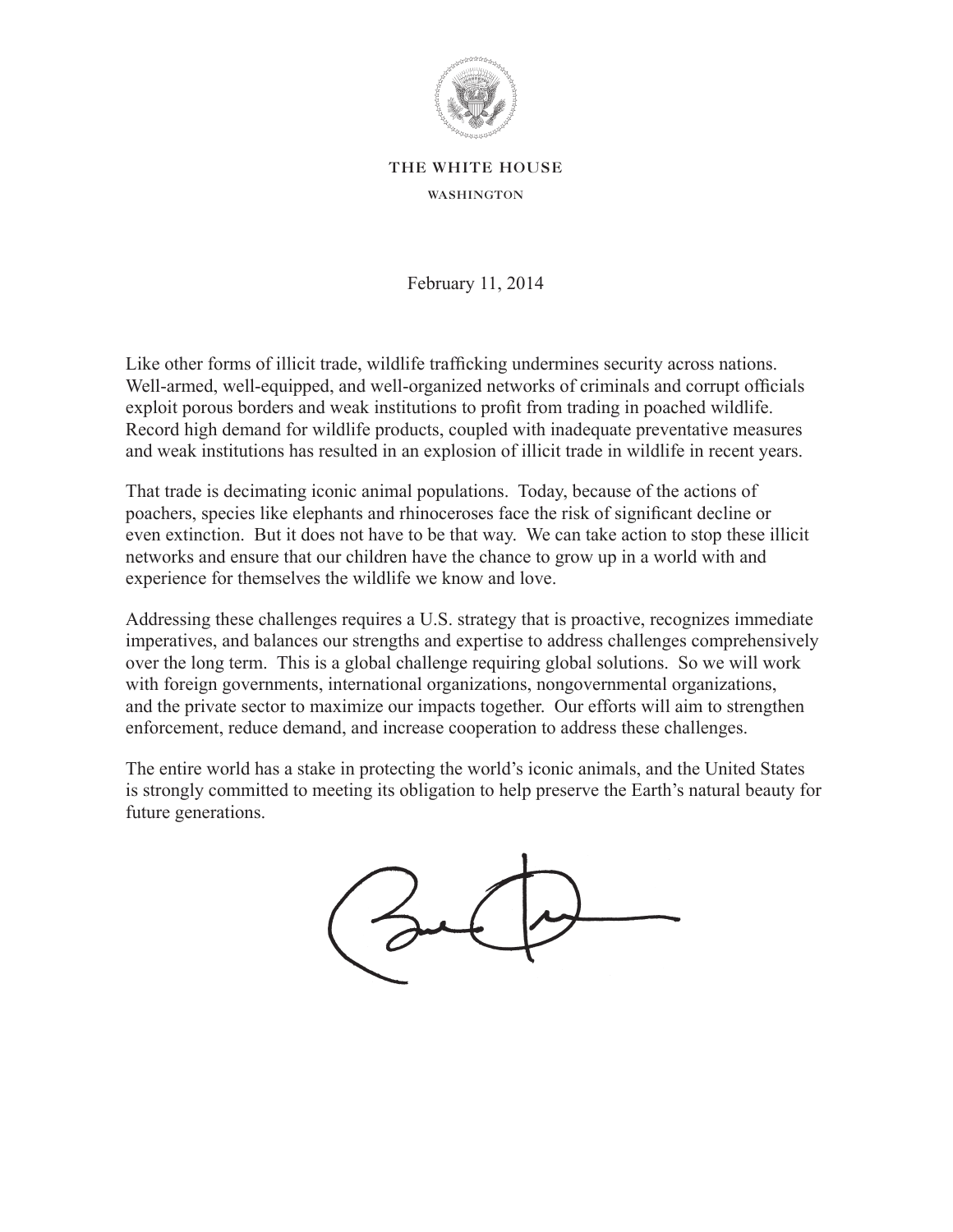

# **National Strategy for Combating Wildlife Trafficking**

## **Executive Summary**  The *National Strategy for Combating Wildlife Trafficking* establishes guiding principles and strategic

priorities for U.S. efforts to stem illegal trade in wildlife. This *Strategy* positions the United States to exercise leadership in addressing a serious and urgent conservation and global security threat. It calls for strengthening the enforcement of laws and international agreements that protect wildlife while reducing demand for illegal wildlife and wildlife products. It affirms our Nation's resolve to work in partnership with governments, local communities, nongovernmental organizations, the private sector, and others to strengthen commitment to combating wildlife trafficking.

The United States will advance three strategic priorities to combat wildlife trafficking.

- **1. Strengthen Enforcement** We will improve efforts in the United States to stop illegal trade in wildlife and to enforce laws prohibiting wildlife trafficking. We will use administrative tools to address the dramatic increase in illegal elephant ivory and rhino horn trade. We will improve coordination and prioritize wildlife trafficking across enforcement, regulatory, and intelligence agencies. We will integrate wildlife trafficking, where appropriate, with other U.S. efforts to combat transnational organized crime. We will also help improve global enforcement efforts by supporting partner countries to build enforcement capacity. We will provide assistance for field-level wildlife and protected area management and enforcement, and also assist and participate in multinational enforcement operations targeting illegal trade in wildlife. We will work to dismantle trafficking networks and prevent others from assuming their illegal activities.
- **2. Reduce Demand for Illegally Traded Wildlife** We will raise public awareness of the harms done by wildlife trafficking through outreach in the United States and public diplomacy abroad to dissuade consumers from purchasing illegally traded wildlife. Criminals will continue to kill wildlife and traffic in contraband as long as the potential profits remain so high. We must enlist individual consumers in our country and other nations in this fight by educating them about the impacts of wildlife trafficking, on people as well as wildlife, and encouraging them to examine their purchasing patterns.
- **3. Expand International Cooperation and Commitment** Through our diplomacy, we will mobilize global support for, and encourage partners to actively participate in, the fight against wildlife trafficking. We will strengthen implementation of international agreements and arrangements that protect wildlife. We will build partnerships with governments, intergovernmental organizations, nongovernmental organizations, local communities, and the private sector to address this issue to develop and implement innovative and effective approaches to combating wildlife trafficking.

Advancing these strategic priorities will require a whole-of-government approach that marshals and strategically applies Federal resources. It demands innovative and science-based analytical tools and inclusive information sharing. And, it requires strengthening relationships and partnership to develop and implement strategies for dealing with all aspects of wildlife trafficking. Now is the time for effective solutions to combat wildlife trafficking.

★ 2 ★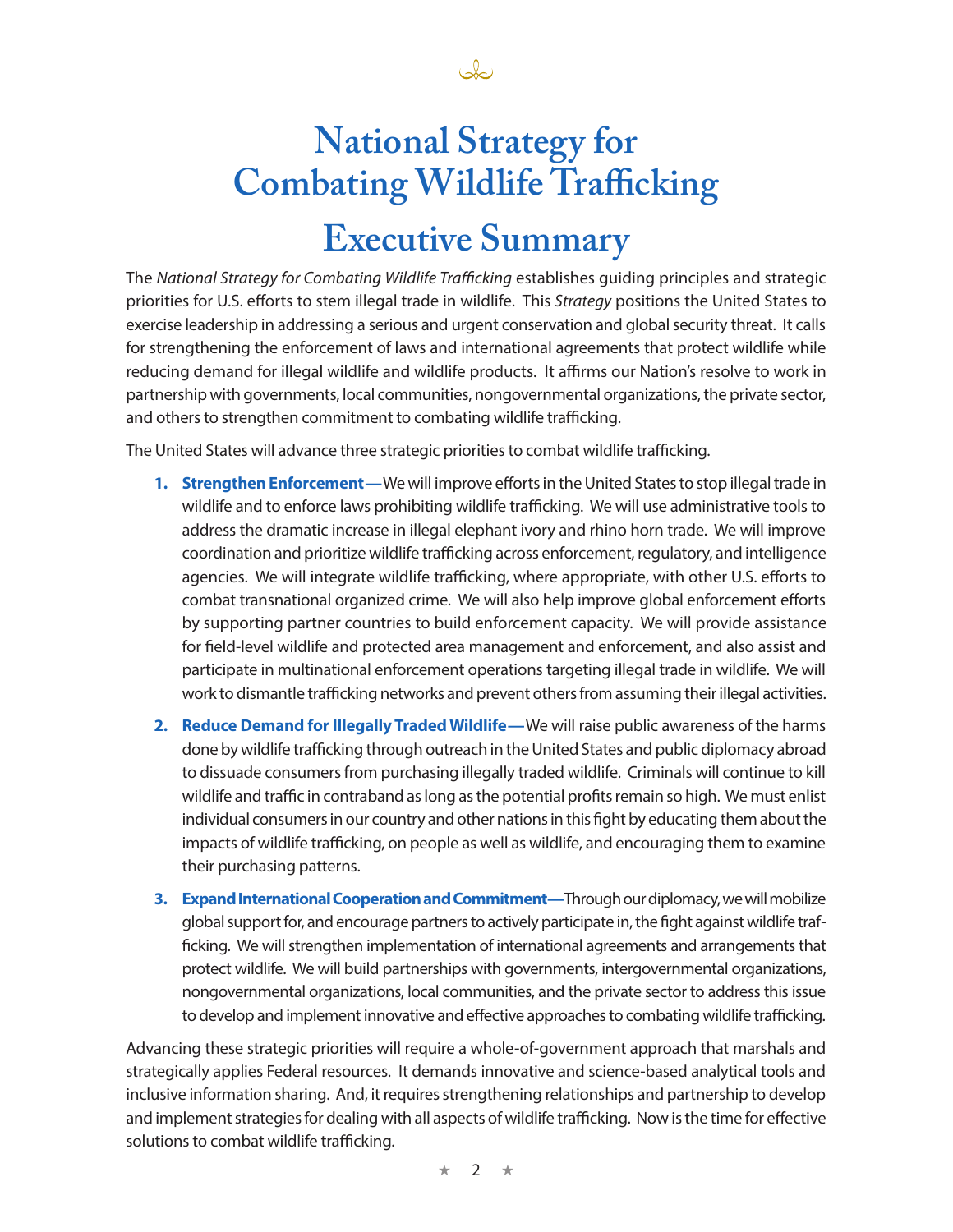## **Introduction**

رحلها

In the past decade, wildlife trafficking—the poaching or other taking of protected or managed species and the illegal trade in wildlife and their related parts and products—has escalated into an international crisis. Wildlife trafficking is both a critical conservation concern and a threat to global security with significant effects on the national interests of the United States and the interests of our partners around the world.

As President Obama said in Tanzania in July 2013, on issuing a new Executive Order to better organize United States Government efforts in the fight against wildlife trafficking, wildlife is inseparable from the identity and prosperity of the world as we know it. We need to act now to reverse the effects of wildlife trafficking on animal populations before we lose the opportunity to prevent the extinction of iconic animals like elephants and rhinoceroses. Like other forms of illicit trade, wildlife trafficking undermines security across nations. Well-armed networks of poachers, criminals, and corrupt officials exploit porous borders and weak institutions to profit from trading in illegally taken wildlife.

We know that the United States is among the world's major markets for wildlife and wildlife products, both legal and illegal. In Asia, increased demand for ivory and rhino horn stems from a rapidly expanding wealthy class that views these commodities as luxury goods that enhance social status. As a result, we have seen an increase in ready buyers within Africa who serve as dealers to clients in Asia. Increased demand for elephant ivory and rhino horn has triggered dramatic and rapid upticks in poaching in Africa. Criminal elements of all kinds, including some terrorist entities and rogue security personnel—often in collusion with government officials in source countries—are involved in poaching and transporting ivory and rhino horn across Africa. We assess with high confidence that traffickers use sophisticated networks and take advantage of jurisdictions where public officials are complicit in order to move elephant ivory and rhino horn from remote areas to markets and ports, perpetuating corruption and border insecurity, particularly in key eastern, central, and southern African states. Some of these networks are likely the same or overlap with those that also deal in other illicit goods such as drugs and weapons.

Poaching presents significant security challenges for militaries and police forces in African nations, which are often outgunned by poachers and their criminal and extremist allies. Moreover, wildlife trafficking corrodes democratic institutions and undermines transparency. Corruption and lack of sufficient penal and financial deterrents are hampering these governments' abilities to reduce poaching and trafficking. Material and training, legal, and diplomatic support could have a significant impact on the trajectory of the illicit rhino horn and ivory trades, and would also represent a relatively cost-effective way to gain new insights into the behavior of implicated criminal groups and associated trafficking networks. However, the widespread complicity of military and government officials in the trade hinders potential partnerships.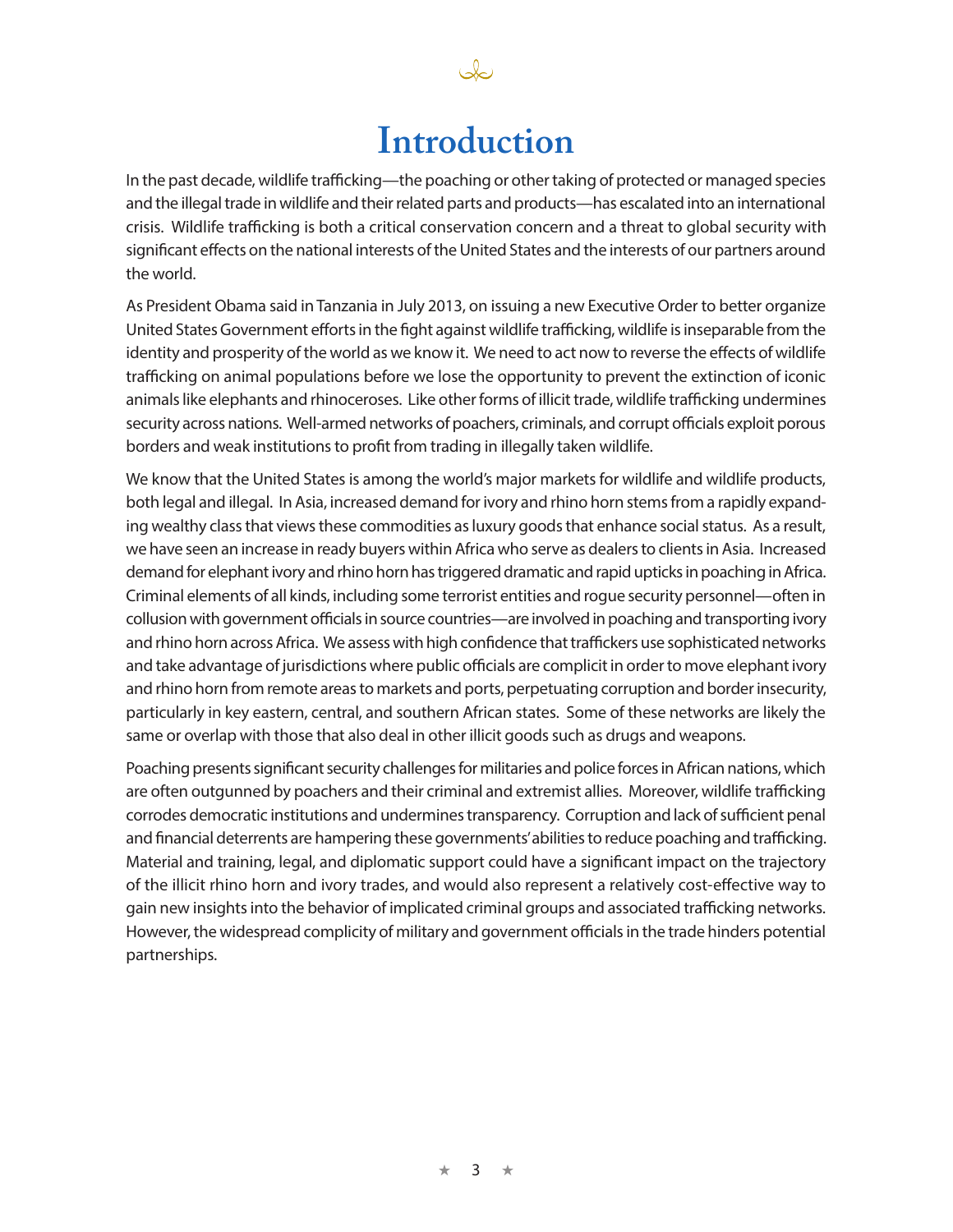

The scale and scope of wildlife trafficking continue to grow at an alarming rate, reversing decades of conservation gains. Wildlife trafficking threatens an increasing variety of terrestrial, freshwater, and marine species, including but not limited to: elephants, rhinos, tigers, sharks, tuna, sea turtles, land tortoises, great apes, exotic birds, pangolins, sturgeon, coral, iguanas, chameleons, and tarantulas. Wildlife trafficking is facilitated and exacerbated by illegal harvest and trade in plants and trees, which destroys needed habitat and opens access to previously remote populations of highly endangered wildlife, such as tigers. In addition, illegal trafficking of fisheries products, among others, threatens food supplies and food security. Many species decimated by illegal trade and other threats, such as habitat loss, are now in danger of extinction. Wildlife trafficking jeopardizes the survival of iconic species such as elephants and rhinos. Now is the time for greater action, before such losses become irreversible.

The United States has long placed great value and importance on conserving wildlife resources within and beyond our borders. Federal law has protected some of this Nation's species from poaching and illegal commercialization for more than a century. As the first Nation to ratify the Convention on International Trade in Endangered Species of Wild Fauna and Flora (CITES) in 1974, the United States has consistently stood with countries around the world in combating wildlife trafficking and protecting natural resources.

Conservation efforts to protect biodiversity and preserve functioning ecosystems are critical to secure economic prosperity, regional stability, and human health around the world. Wildlife trafficking now threatens not only national and global wildlife resources but also national and global security. This reality requires that we strengthen our efforts at home and abroad and ensure that the agencies tasked with this work have adequate resources, appropriate authorities, and the necessary partnerships to do it well.

This strategy sets forth a broad and time-sensitive course of action. This crisis must be addressed aggressively and quickly, or it will be too late.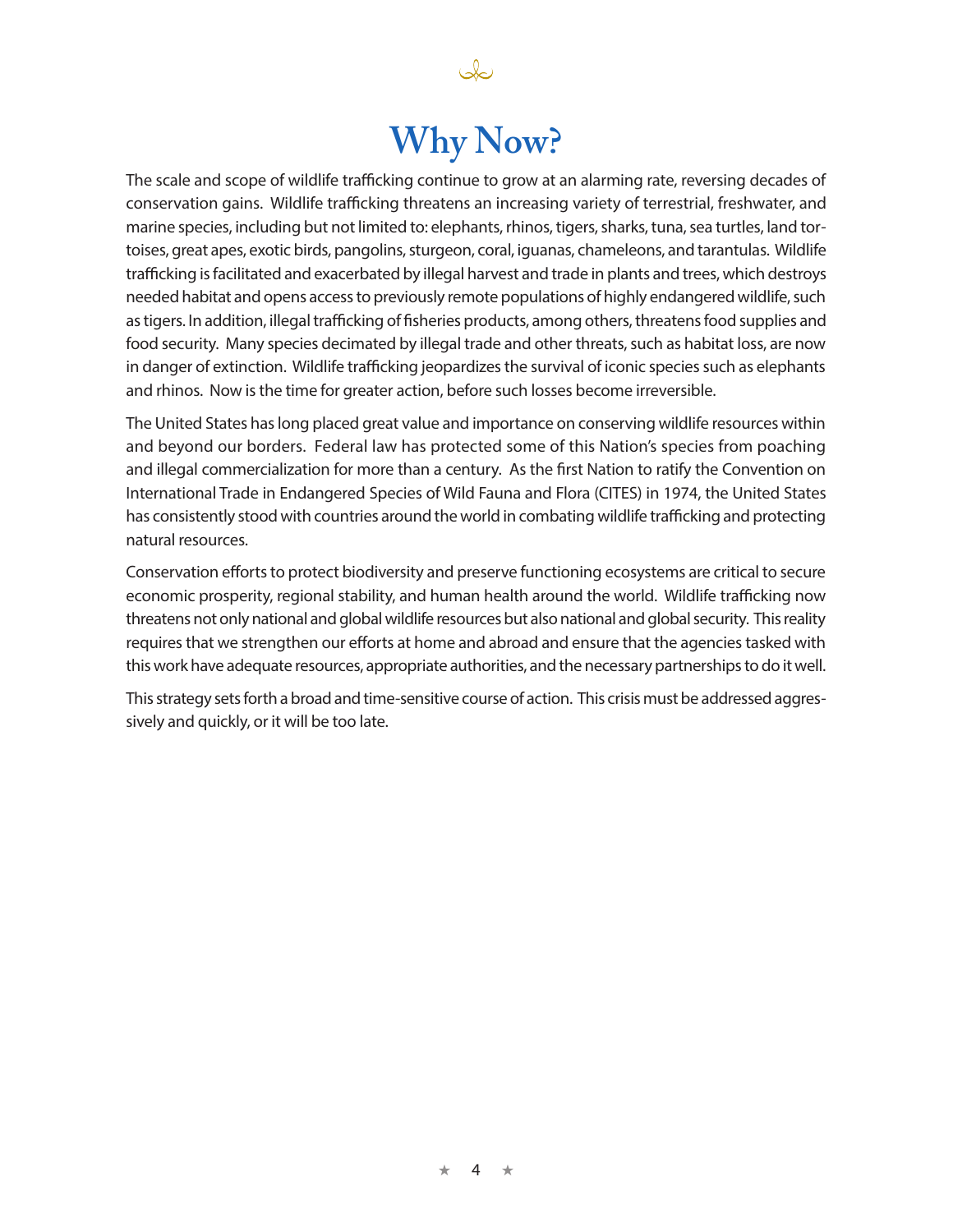

## **U.S. Strategic Priorities**

We have identified three strategic priorities to respond to the global wildlife trafficking crisis and address related threats to U.S. national interests:

- **1.** Strengthen enforcement;
- **2.** Reduce demand for illegally traded wildlife; and
- **3.** Build international cooperation, commitment, and public-private partnerships.

To meet these strategic goals, we will expand United States Government leadership guided by the following principles.

- **Marshal Federal Resources for Combating Wildlife Trafficking** by elevating this issue as a core missions of all relevant executive branch agencies and departments and ensuring effective coordination across our government.
- **Use Resources Strategically** by identifying common priorities and strategic approaches and by coordinating and harmonizing funding and programs across agencies to maximize strategic impact and minimize duplication of efforts.
- **Improve the Quality of Available Information** by developing and using innovative and science-based tools to gather and appropriately share the information needed to fight wildlife trafficking and to assess and improve our and our partners' efforts.
- **Consider All Links of the Illegal Trade Chain** in developing and evaluating strategies to establish strong and effective long-term solutions that address all aspects of wildlife trafficking, from poaching and transit through consumer use.
- **Strengthen Relationships and Partnerships** with the many public and private partners who share our commitment and our belief that continued coordination among nations, as well as with nongovernmental organizations and the private sector, are key to stopping wildlife trafficking.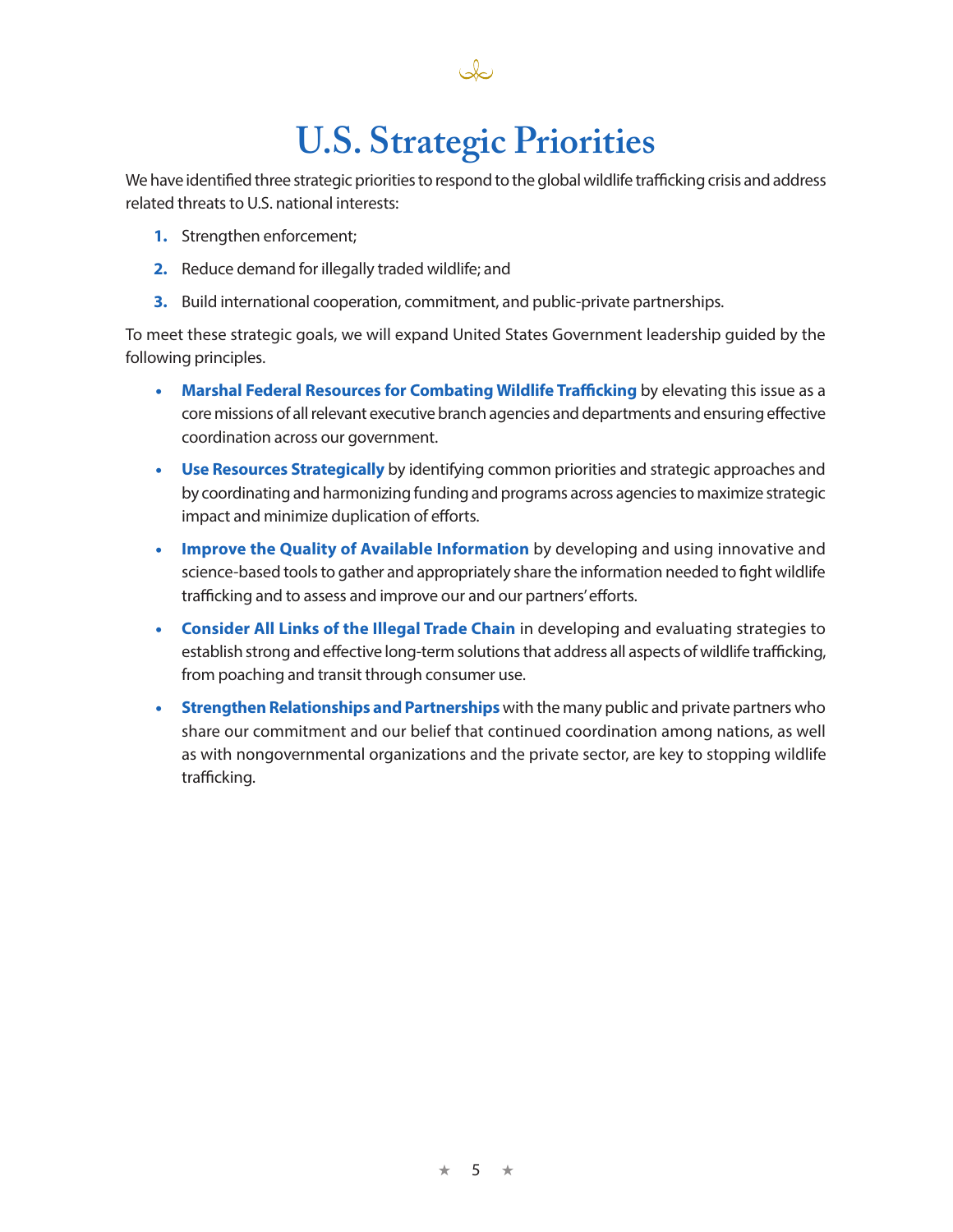### **I. Strengthen Enforcement**

زعلجا

To fight wildlife trafficking, all countries must have the investigative, enforcement, and judicial capabilities to respond to these crimes and disrupt wildlife trafficking networks.

#### **U.S. Domestic Enforcement**

Wildlife trafficking occurs across and within our borders. The United States is among the world's major markets for wildlife and wildlife products, both legal and illegal. Our country also serves as a transit point for trafficked wildlife moving from range (or source) countries to other markets around the globe and as a source for illegally taken wildlife entering the global trade. We will treat wildlife trafficking as the serious crime it is and work to ensure that our enforcement efforts adequately protect wildlife resources. To accomplish this goal, the United States Government will:

- **Assess and Strengthen Legal Authorities** We will analyze and assess the laws, regulations, and enforcement tools that the United States can use against wildlife trafficking to determine which are most effective and which need strengthening to better deter wildlife trafficking and foster successful investigation and prosecution of wildlife traffickers. We will work with the Congress to seek legislation that recognizes wildlife trafficking crimes as predicate offenses for money laundering, thus placing wildlife trafficking on an equal footing with other serious crimes.
- **Use Administrative Tools to Quickly Address Current Poaching Crisis** We propose to immediately pursue a series of administrative actions to establish a U.S. ban with limited exceptions on elephant ivory and rhino horn trade in response to unparalleled and escalating threats to these species. We will strengthen controls on the commercial import of African elephant ivory by eliminating broad administrative exceptions to the 1989 African Elephant Conservation Act moratorium. We will ensure that African elephants receive the same protections as other threatened or endangered species by revoking the regulatory exemption that allows African elephant ivory to be traded in ways that would otherwise be prohibited by the Endangered Species Act. We will limit the number of elephant sport-hunting trophies that an individual can import, adopting the same rule that now exists for leopard trophies. We will improve the protections that the Endangered Species Act provides for all species listed as threatened or endangered by clarifying the regulations that implement the statute's exemptions for commercial trade of 100-year old antiques. We will also improve our ability to protect elephants, rhinos, and other CITES-listed wildlife by finalizing a proposed rule that will reaffirm and improve public understanding of the "use after import" provisions in U.S. CITES regulations, which strictly limit sales, including intrastate sales, of wildlife that was imported for noncommercial purposes.
- **Strengthen Interdiction and Investigative Efforts** We will enhance efforts to curb the illegal flow of wildlife products across and within U.S. borders. We will strengthen Federal wildlife import/export regulations as needed and optimize the wildlife inspection presence at U.S. ports of entry. We will target wildlife trafficking and distribution networks within the United States by conducting criminal investigations, identifying weak international trade controls, and disrupting illicit finance tied to wildlife traffickers. We will pursue prosecutions in the United States to remove key leaders and operatives and to break up syndicates.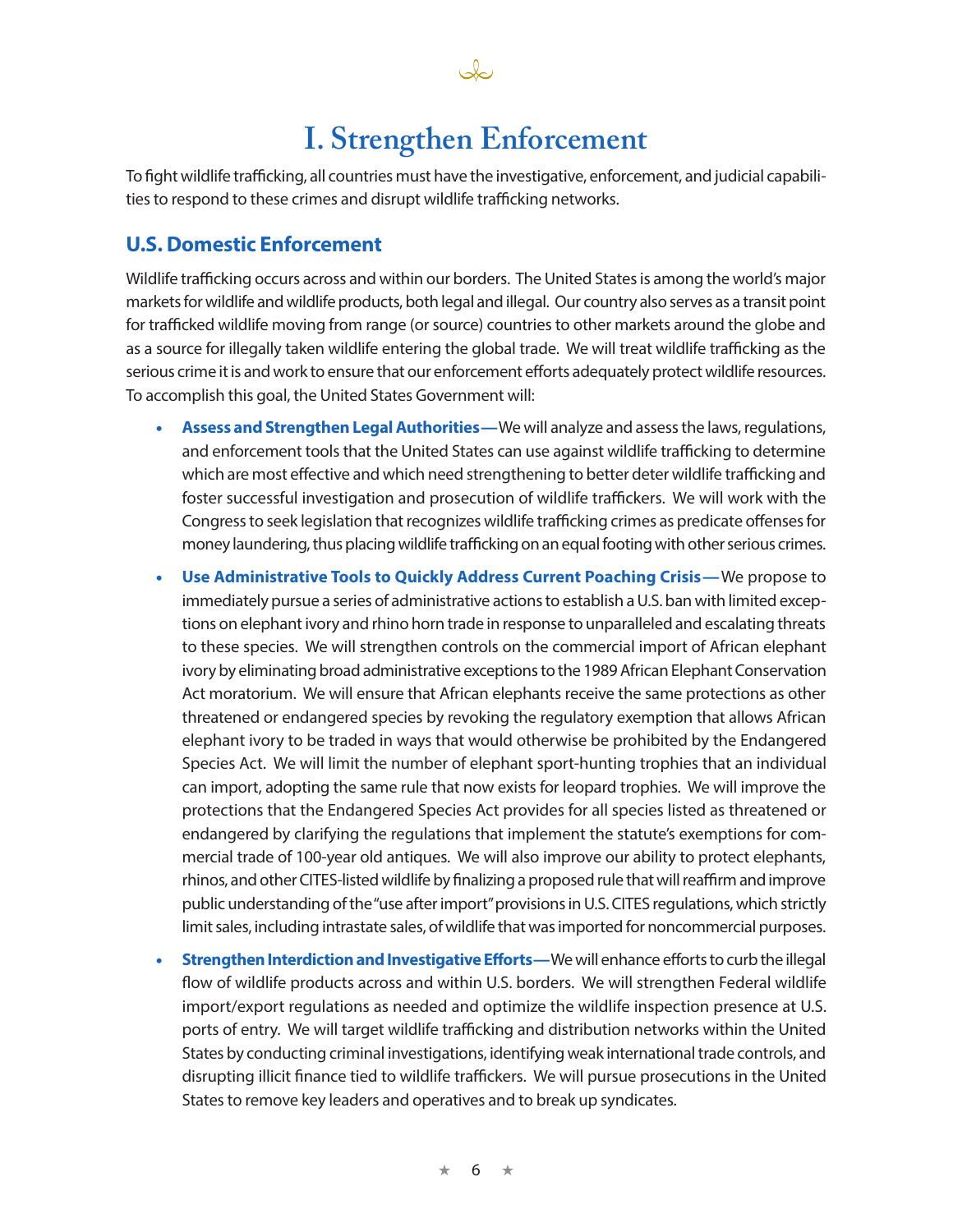- **Prioritize Wildlife Trafficking Across U.S. Enforcement Agencies** We will work to improve interagency cooperation to detect, interdict, and investigate wildlife trafficking. We will assess ways to augment the law enforcement capacities of the U.S. Fish and Wildlife Service and the National Oceanic and Atmospheric Administration with other law enforcement agencies. Recognizing that state and tribal law protects many key species that are subject to illegal exploitation, we will strengthen and sustain Federal partnerships with states, local and territorial governments, and tribes to protect domestic resources from poaching and illegal trade.
- **Enhance Coordination Among and Between Enforcement and Intelligence Agencies** We will assess ways to increase coordination among law enforcement and intelligence agencies to enhance the effectiveness of Federal efforts to combat wildlife trafficking. For example, we will seek to establish and institutionalize appropriate pathways for conveying intelligence gathered on transnational organizations involved in wildlife trafficking to the enforcement agencies charged with investigating such crimes.
- **Take the Profit Out of Wildlife Trafficking** We must target the assets of wildlife trafficking networks to make wildlife trafficking less profitable. We will seize the financial gains of wildlife traffickers in prosecutions, using all appropriate tools: fines and penalties, both criminal and civil, forfeiture of assets and instrumentalities, and restitution for those victimized by wildlife crimes. Where possible, we will ensure that funds generated through prosecutions are directed back to conservation efforts or to combating wildlife trafficking. We will work with the Congress to provide language to allow for investing funds generated through wildlife trafficking prosecutions into conservation efforts or to combating wildlife trafficking, as well as to ensure adequate authority to forfeit all proceeds of wildlife trafficking and to assess whether current fine and penalty provisions provide adequate deterrence.

#### **Global Enforcement**

We will continue to help range, transit, and consumer countries identify gaps and build capacity for investigating and prosecuting wildlife trafficking. We will also continue to work directly with other countries to pursue and to provide operational support for multinational wildlife trafficking enforcement operations. To accomplish this goal, the United States Government will:

- Support Governments in Building Capacity—We will continue to collaborate with foreign government partners in building their capacity to stop poaching and illegal wildlife trade and to develop and effectively enforce wildlife trafficking laws. These efforts will focus on building the capacity to fight wildlife trafficking at all critical stages of enforcement: crafting strong laws, stopping poachers, protecting borders, investigating traffickers, fighting trafficking-related corruption, improving professionalism, strengthening judicial and prosecutorial effectiveness, building and bringing strong cases, and obtaining penalties adequate to deter others.
- **Support Community-Based Wildlife Conservation** We will support efforts to work with local communities to protect wildlife and prevent wildlife trafficking. Local communities are essential partners on the ground and can be a powerful force in support of wildlife conservation and a frontline defense against poaching. We will support efforts to help create alternative livelihoods to poaching (when applicable) and encourage local community members to participate directly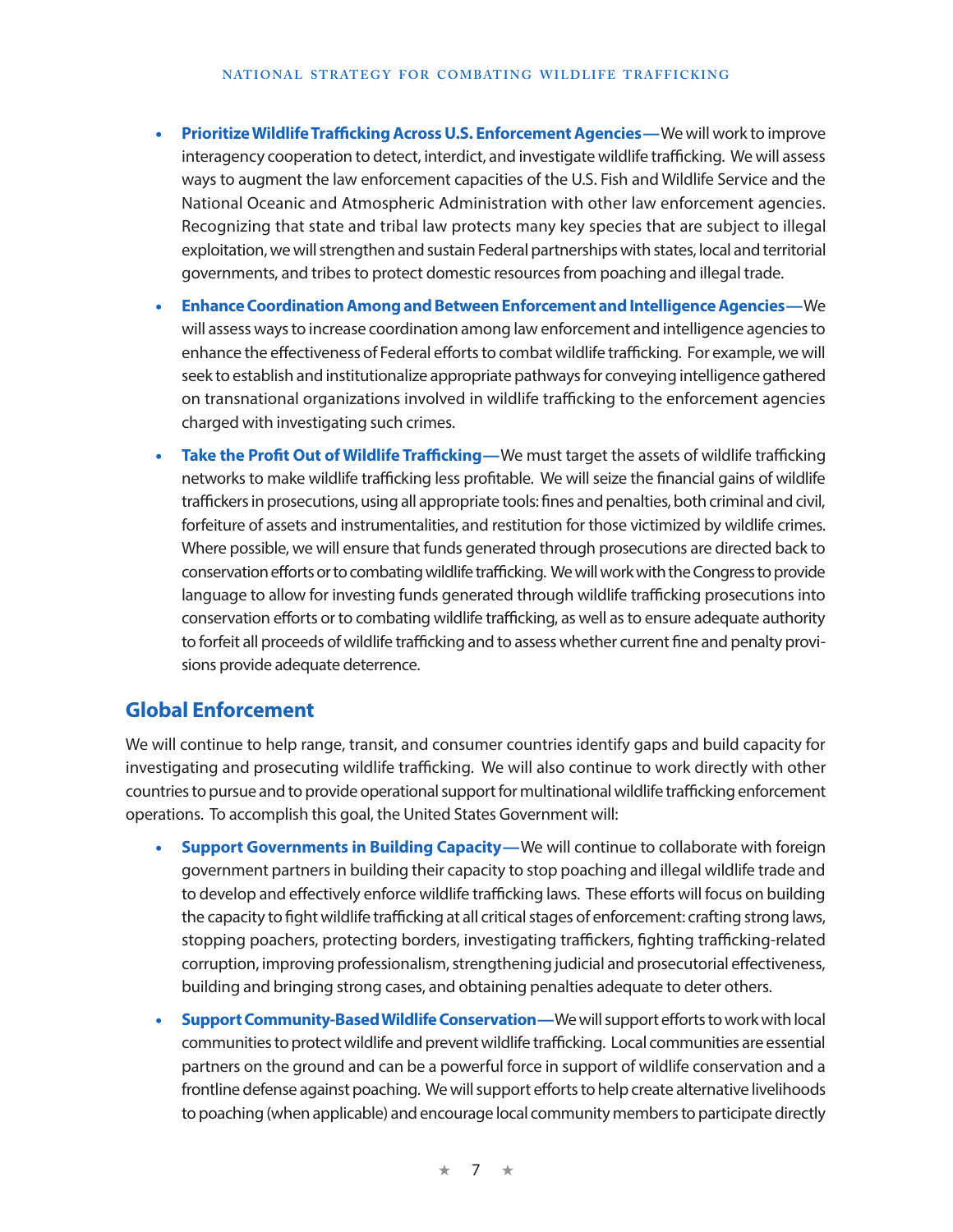in wildlife protection activities, including intelligence networks and developing channels for the public to report crimes.

- **Support Development and Use of Effective Technologies and Analytical Tools** We will emphasize the importance of developing and disseminating cost-effective and accurate tools to support wildlife trafficking investigations and prosecutions, including technology that can be used to develop admissible evidence on species' identity and the geographic origin of wildlife parts and products. We will support analytic tools and technological solutions that can assist with identifying poaching hotspots or addressing the wildlife trafficking supply chain. We will also seek to further develop law enforcement tools and techniques to address cyber activities related to the selling and purchasing of illegal wildlife products on the Internet.
- **Enhance Information Sharing** We will seek to ensure that intelligence activities are appropriately integrated in our international enforcement efforts. We will share information, as appropriate, on transnational criminal organizations, terrorist entities and rogue security personnel and the corrupt officials, individuals, and entities that facilitate these enterprises. Consistent with established priorities and resources, we will focus on financial networks linking source, transit, and demand countries, particularly those networks that pose the greatest threat to U.S. national security interests. We will also work with our partner countries by helping them build their capacity to collect and analyze information, particularly for intelligence, forensic, investigative, and prosecutorial purposes.
- **Participate in Multinational Enforcement Operations—We will build on the enforcement** success that the United States has had in working with the international community by increasing the advice and assistance we provide for multinational wildlife trafficking enforcement operations and by supporting and engaging in joint operations with enforcement authorities of other nations or multinational and intergovernmental bodies.
- **Seek to Develop an Effective Worldwide Wildlife Enforcement Networks (WENS)** We will continue to support regional WENs and encourage greater cooperation between the WENs that are already operating in a number of regions. We will support the development of additional regional WENs where appropriate, with the ultimate objective of developing a strong and effective worldwide network of WENs.
- **Address Wildlife Trafficking in Fighting Other Transnational Organized Crime** We will increase coordination among the agencies that lead our efforts to combat wildlife trafficking and those that lead our efforts to stop transnational organized crime so that wildlife trafficking issues are addressed, as appropriate, through the implementation of the *Strategy to Combat Transnational Organized Crime* (July 19, 2011).
- **Focus on Corruption and Illicit Financial Flows** We will increase our efforts with our partner countries to target the corrupt public officials who make wildlife trafficking possible by linking technical assistance with anticorruption cooperation and efforts. We will coordinate with international partners to target the assets and impede the financial efforts of wildlife traffickers. We will also work to identify corrupt foreign officials, entities, or individuals who work with wildlife traffickers, and target their assets for forfeiture and repatriation to affected governments as appropriate.

★ 8 ★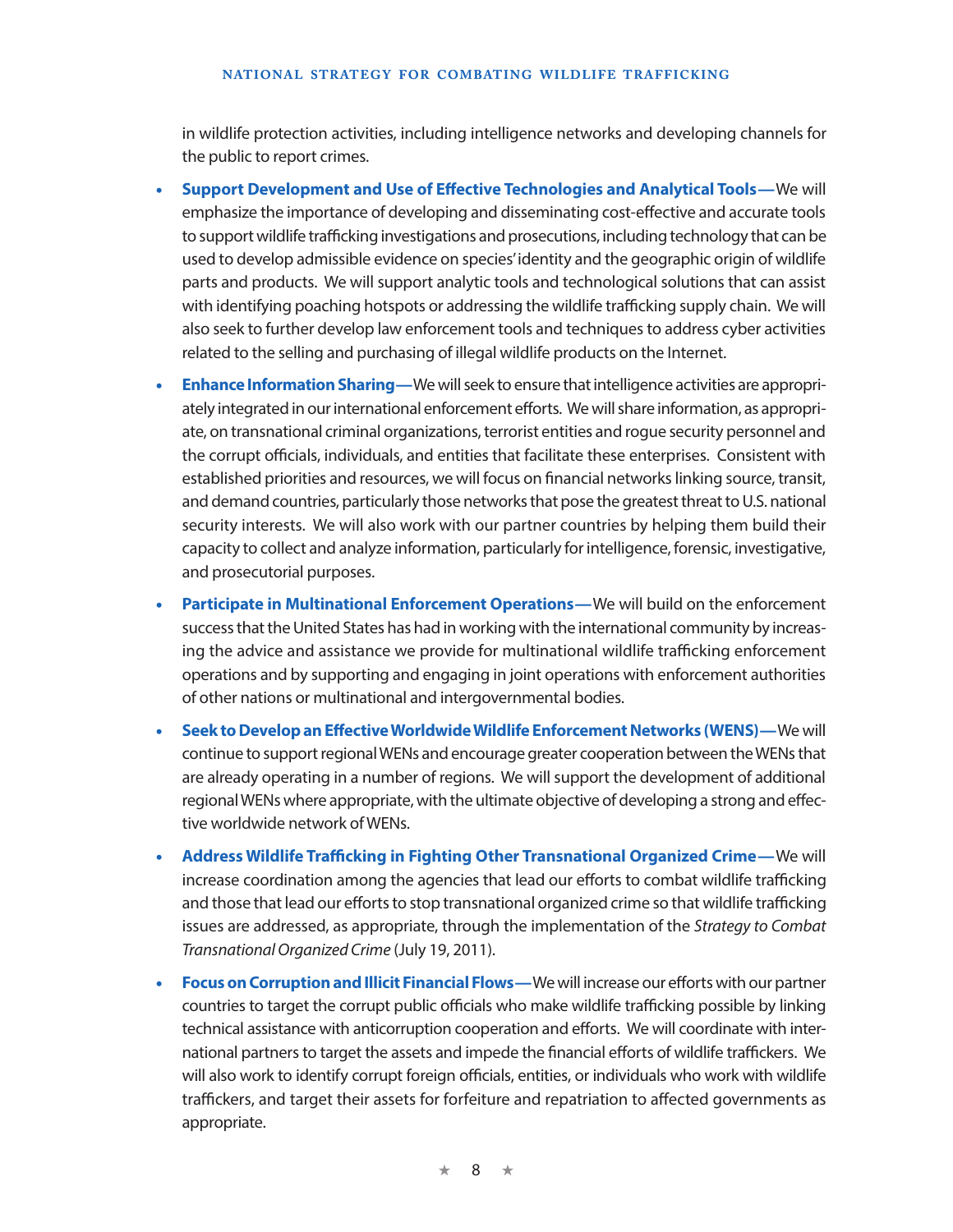## **II. Reduce Demand for Illegally Traded Wildlife**

Increasing antipoaching and antitrafficking enforcement efforts will have only limited effect unless we work simultaneously to address the persistent market demand that drives this trade.

Criminals will continue to kill wildlife and traffic in contraband as long as the potential profits outweigh the risks. We must enlist individual consumers in our country and other nations in this fight by educating them about the impacts of wildlife trafficking, on people as well as wildlife, and encouraging them to examine their purchasing patterns in a context broader than personal desire or cultural tradition. At the same time, we recognize that markets for illegally traded wildlife exist for different reasons around the world and that approaches that work well in the United States may find less success elsewhere. To accomplish this goal, the United States Government will:

- **Raise Public Awareness and Change Behavior** We will work to raise public awareness and recognition of wildlife trafficking and its negative impacts on species, the environment, security, food supplies, the economy, and human health. We will work with public and private partners to communicate the details and hard truths about these activities. By reproposing the retailing of the Save Vanishing Species Semi-Postal Stamp, we can provide the public an avenue to participate in financing antitrafficking efforts. It is not enough to increase public awareness; we will also target consumption patterns and look for opportunities to promote public engagement more directly. Applying the lessons learned from past campaigns, we will craft our messages and structure our efforts with the assistance of those with expertise and experience in developing, implementing, evaluating, and refining effective public communication strategies and educational tools.
- **Build Partnerships to Reduce Domestic Demand** We will work with partners across the United States, including nongovernmental organizations and diaspora communities, to reduce domestic demand for illegally traded wildlife and wildlife products. We must team more effectively with the transportation industry, the tourism sector, restaurant and hotel associations, those in the exotic pet industry, companies operating internet marketplaces, and other private sector entities in this effort. We will strengthen our partnerships with nongovernmental organizations, civil society groups, private donors, the media, and academia that focus on research and building political will to stop wildlife trafficking and combat the organized criminal networks that conduct or facilitate it.
- **Promote Demand Reduction Efforts Globally** We will encourage, support, and collaborate with all other interested governments to launch public information campaigns to discourage the sale and purchase of illegally traded wildlife. We will implement a public diplomacy strategy that uses local voices and partners with communities and international nongovernmental organizations to reduce the demand for illegally traded wildlife products in key markets. We will respect cultural and national sensitivities even as we ask communities to reconsider longstanding traditions that might incentivize or contribute to wildlife trafficking.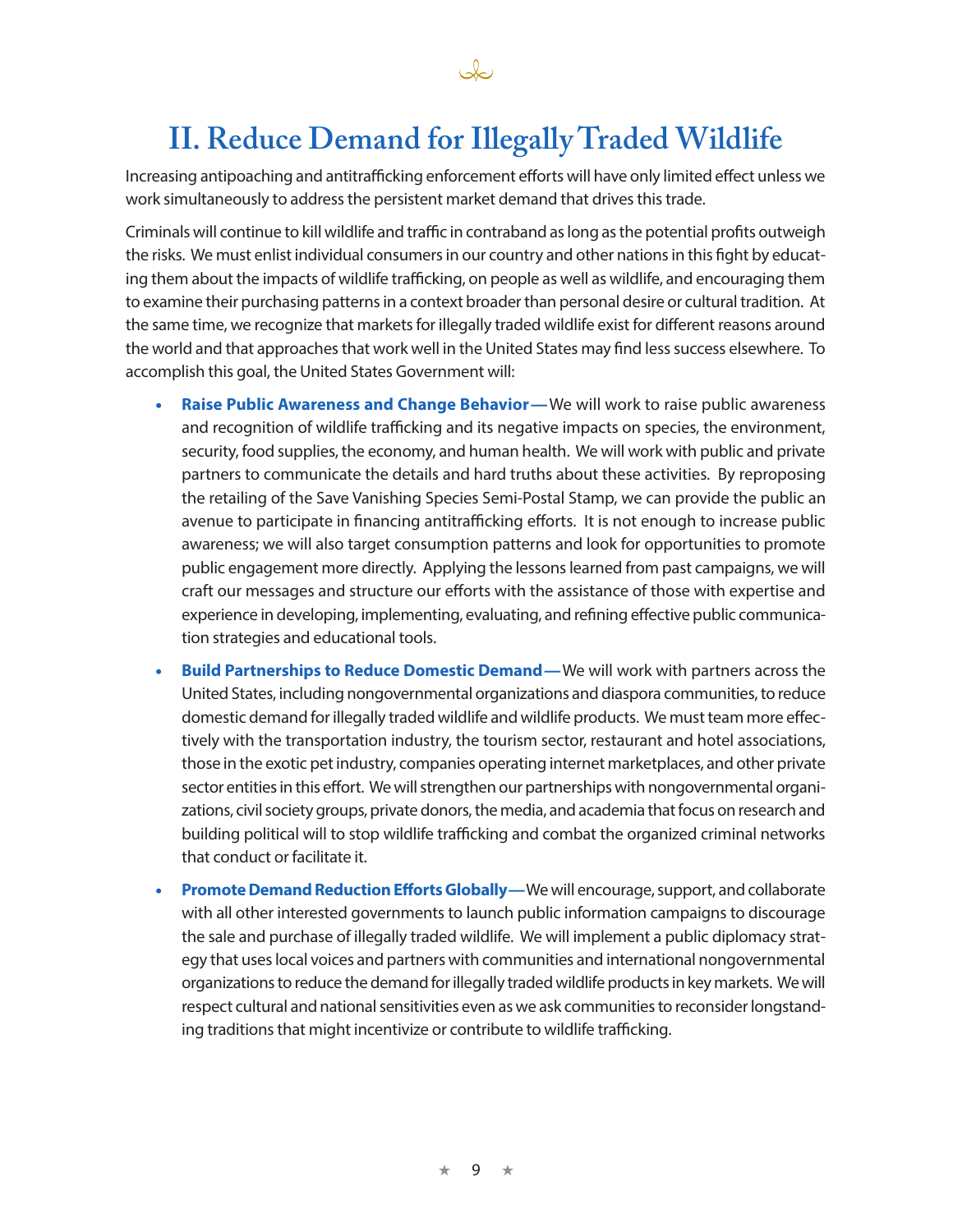### **III. Build International Cooperation, Commitment, and Public-Private Partnerships**

Combating wildlife trafficking requires the engagement of governments in source, transit, and consumer countries throughout the world. We look to promote commitments to conservation and wildlife crimefighting not only within countries that face this challenge but to facilitate cooperation across borders, among regions, and globally. We recognize that our efforts to engage the world in addressing wildlife trafficking must reach beyond governments and must recruit, embrace, and empower partners old and new—partners that range from nonprofit conservation groups to grass-roots activists, and from industries related to both legal and illegal wildlife trade to the media who report on them. And effective change requires political support, commitment and participation at all levels. To accomplish this goal, the United States Government will:

- **Use Diplomacy to Catalyze Political Will** We will actively build on our successful efforts in the G-8, Asia-Pacific Economic Cooperation (APEC), and the U.N. Crime Commission to secure commitments from governments to take action and to treat wildlife trafficking as a serious crime. We will seek to work through other international fora, including the G-20, the Organization of American States, and the Organization for Economic Cooperation and Development, and the African Union, its subsidiaries, and African subregional bodies, to focus on wildlife trafficking and further strengthen international cooperation. We will continue to build support through regional and bilateral efforts, such as the bilateral dialogue on wildlife trafficking we launched as part of the United States-China Strategic and Economic Dialogue in July 2013.
- **Strengthen International Arrangements that Protect Wildlife** We will expand our role to strengthen and ensure effective implementation of international agreements and other arrangements, particularly CITES, the principal international agreement that specifically addresses unsustainable and illegal wildlife, timber, and plant trade. We will work with the CITES Secretariat and other parties to adopt appropriate measures in response to accelerated or new threats and to improve global implementation of, and compliance with, the Treaty's requirements. We will support regional fishery management organizations to better detect and suppress Illegal, Unreported, and Unregulated (IUU) fishing and work with other international organizations to improve compliance and enforcement to protect wildlife and the habitats upon which wildlife depends.
- **Use Existing and Future Trade Agreements and Initiatives to Protect Wildlife** We will engage trading partner countries on a regional and bilateral basis under existing and future U.S. free trade agreements, environmental cooperation mechanisms, and other trade-related initiatives to take measures to combat wildlife trafficking and to integrate wildlife trafficking and resource protection as priority areas for information exchange, cooperation, and capacity building.
- **Incorporate Provisions to Protect Wildlife in Other International Agreements** We will seek opportunities to ensure wildlife trafficking is appropriately covered under relevant international agreements. We will seek provisions that ensure wildlife trafficking and related offenses are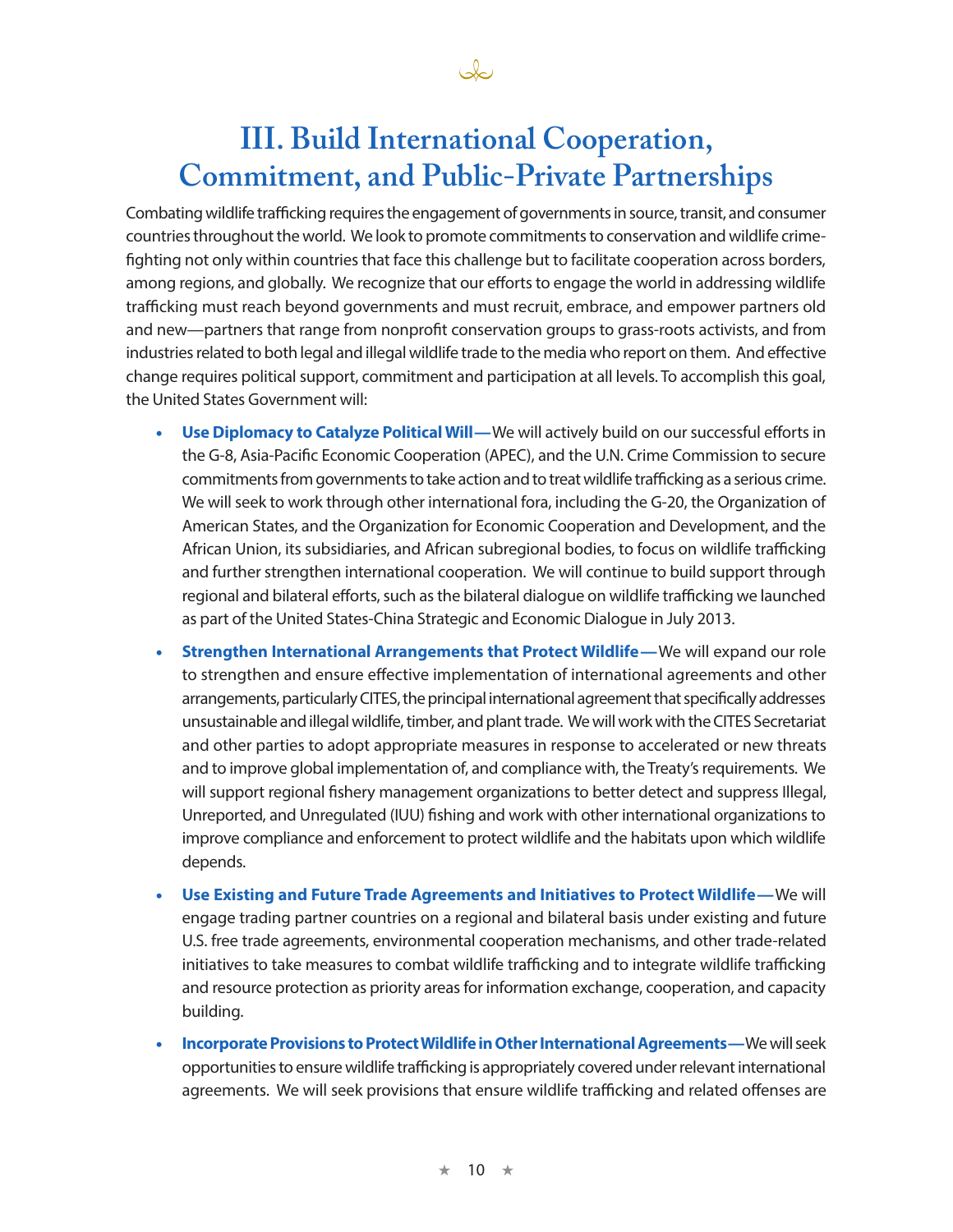#### **NATIONAL STRATEGY FOR COMBATING WILDLIFE TRAFFICKING**

extraditable offenses under extradition treaties where appropriate. We will also seek to ensure wildlife trafficking and related offenses are covered in mutual legal assistance treaties, including with respect to assistance in freezing and seizing the illicit proceeds of wildlife trafficking, where appropriate.

- **Cooperate with Other Governments** We will cooperate with and assist wildlife range countries to strengthen their capacity to tackle poachers and wildlife traffickers by providing technical assistance, training, and support, as well as by facilitating information sharing. We will help to secure key wildlife populations and habitats; provide information on the status of targeted species and of groups involved in poaching and trafficking; help to enhance governance for the conservation and sustainable use of wildlife and other natural resources; and leverage wildlife trafficking with efforts in other areas, such as conservation of forest habitat, to develop synergies. We will engage key transit countries and encourage them to control goods passing through their territory. We will also seek to work with like-minded consumer countries in these efforts as well, as in efforts to reduce demand.
- **Promote Effective Partnerships** We will promote joint efforts by governments, intergovernmental organizations, the private sector, nongovernmental organizations, media, academia, and individuals to address wildlife trafficking. We will work on the ground with and through local communities and conservation groups to develop and sustain antipoaching efforts, stimulate alternative livelihoods, and create support for community-based economically-viable wildlife conservation and antipoaching efforts. We will continue to support and coordinate with international groups and coalitions that target wildlife trafficking and will invite other governments and organizations to join us to take collective action, leverage resources, maximize impact, and minimize duplication of efforts. We will build partnerships with the private sector to share and implement best practices that will support sustainable supply chains and avoid contribution to illegal wildlife trade. We will also work with partners in industries, including those that deal with live wildlife or use legally traded wildlife, to promote mechanisms that reduce the risk of illegal products entering the supply chain and assure consumers that the products they purchase were obtained legally and sustainably.
- **Encourage Development of Innovative Approaches** We will leverage the United States technological expertise and our convening power to promote creative ideas, innovative solutions, and strategic partnerships to address forensic, financial, and other key issues to increase our sophistication ahead of the criminals involved in this illegal trade chain. We will challenge the private sector, the nongovernmental organizations and academic communities, and partner countries to think beyond business as usual.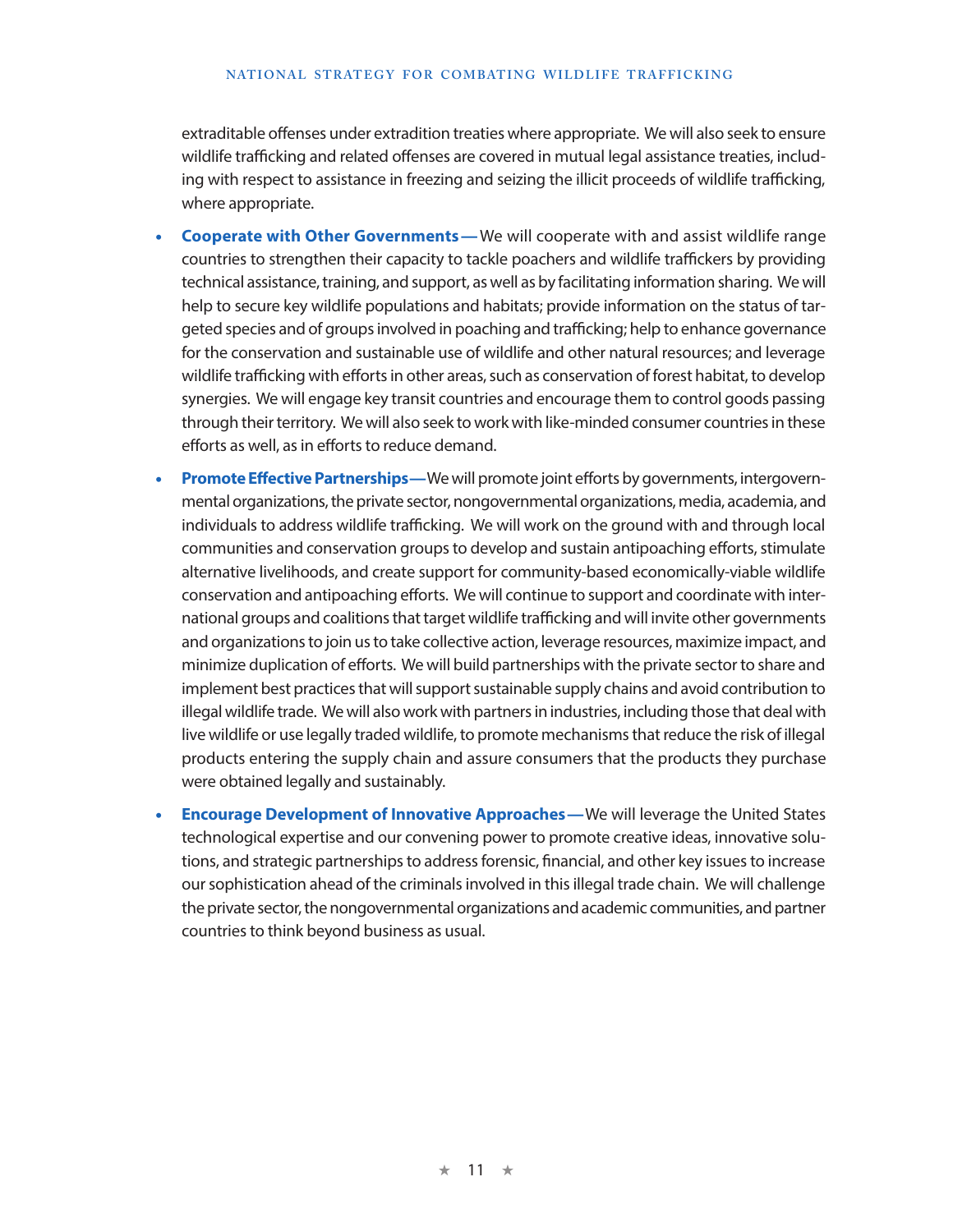## **Conclusion**

ىكە

This *Strategy* recognizes that we must redouble our efforts to address wildlife trafficking now if we are to preserve species and promote global peace and economic stability. The actions needed to disrupt and deter wildlife trafficking are clear, as are the consequences of failing to act both quickly and strategically in response to this multidimensional threat. The United States must curtail its own role in the illegal trade in wildlife and must lead in addressing this issue on the global stage. By working across Federal departments and agencies, the Presidential Task Force on Wildlife Trafficking, in consultation with the Advisory Council, will implement this strategy and collaborate where appropriate with the nongovernmental organizations and the private sector to ensure success. We can strengthen and expand enforcement and demand reduction efforts and promote and secure global commitment and cooperation in combating wildlife trafficking. In all of our endeavors, we must foster and strengthen partnerships with other governments, the nonprofit conservation community, and the private sector. No one country can tackle these issues on its own. This is a global challenge that requires global solutions. It is only by working together that we can develop effective solutions to combat wildlife trafficking and protect our natural resources for future generations.